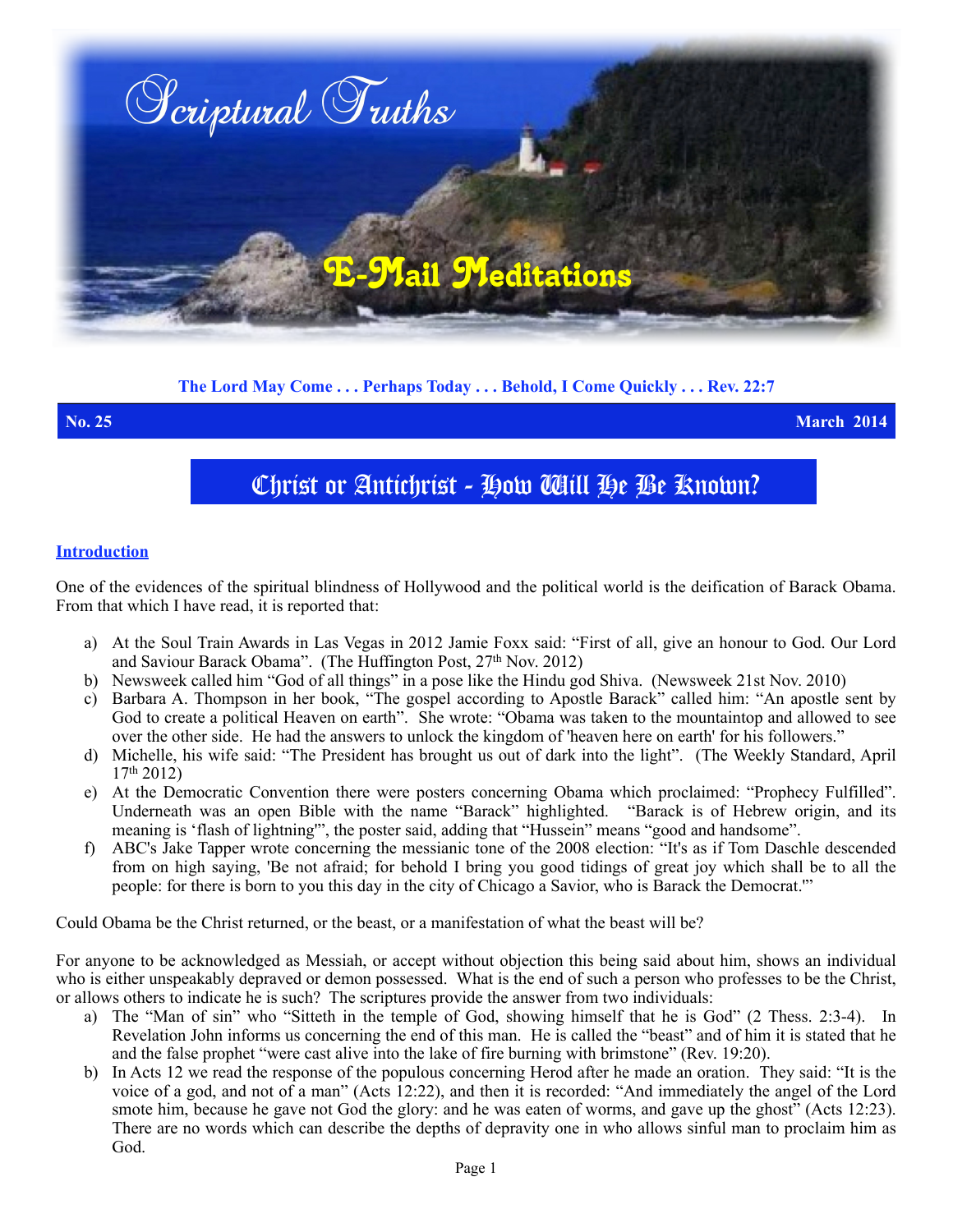In contrast, when the discussion came about John his answer was: "I am not the Christ . . . He must increase, but I must decrease (Jn. 3:28-30). No one who belongs to the Lord would tolerate any suggestion of equality with the Son of God.

Why would men speak of a mere mortal as has been spoken of Obama and many others? The answer is at least threefold:

- a) Spiritual blindness (2 Cor. 4:4)
- b) Demonic deception (1 Tim. 4:1)
- c) Individuals already under the judgment of God (Rom. 1:24, 26, 28)

### **Distinctions**

#### **The Distinction Between "False Christ's and Antichrist".**

- a) It is important to distinguish between "false Christ's" and "antichrist"
	- i) Antichrist:
		- 1. The word translated "antichrist" (antichristos) occurs in four passages of the scriptures (1 Jn. 2:18, 22; 4:3; 2 Jn. 1:7). It is constructed of the preposition "anti" and the Name/Title "Christ". The preposition "anti" governs only one case which is the "genitive", and means "over against", or "opposite", or "in the place of" (Matt. 2:22 "Archelaus did reign in Judaea in the room of his father Herod", or Matt. 26:28 where we read: "For this is my blood of the new testamant, which is shed for many"). Thus, the word can mean someone who opposes Christ by usurping himself to stand in His place. It is used of those who are shadows of the man who will be "antichrist" (1 Jn. 2:18), and the salient features of the teachings of antichrist (1 Jn. 2:22; 4:3; 2 Jn. 1:7). I understand this to be the first Beast who stands on the shore (Rev. 13:1). Some of his other names or descriptive names are:
			- (a) The "Man of  $\sin$ " (2 Thess. 2:3)
			- (b) The "Son of perdition" (2 Thess. 2:3)
			- (c) "Wicked" (2 Thess. 2:8).

This man denies the deity, incarnation, and humanity of the Lord. In other words, he teaches that Jesus is a myth. We can see the world being prepared for him as we listen and observe the "intellectuals" who deny Christ ever was.

- ii) False Christ:
	- 1. The word translated "false Christ" (pseudochristos") occurs only in two places (Matt. 24:24; Mk. 13:22). This individual does not deny the person of Christ, but deceives the people by causing them to think that he is the Christ.
- iii) I wonder if there is the possibility that the "Antichrist" and "false Christ" is the same person as distinct from the "false prophet" (Matt. 24:24; Mk. 13:22). If such were the case, being the false Christ would be the result of denying Christ ever came in the flesh.

# **The Distinction Between Christ and The Antichrist/Beast.**

| <b>Christ</b>                | <b>Reference</b> | Antichrist                     | <b>Reference</b>     |
|------------------------------|------------------|--------------------------------|----------------------|
| The Son of God               | Jn. 1:34         | The son of perdition           | 2 Thess, $2:3$       |
| Empowered by the Holy Spirit | Acts 1:2; 10:38  | <b>Empowered by Satan</b>      | Rev. 13:2, 5         |
| Designated as "Christ"       | Matt. 16:16      | Designated as "Antichrist"     | $1 \text{ Jn. } 4:3$ |
| The man of sorrows           | Isa. $53:3$      | The man of sin                 | 2 Thess. 2:3         |
| Called the "Lamb"            | Isa. 53:7        | Called the "beast"             | Rev. 11:7            |
| Signs and wonders            | Acts $2:22$      | Signs and wonders              | 2 Thess. 2:9         |
| Had a true prophet from God  | Matt. 11:9       | Had a false prophet from Satan | Rev. 13:11-15        |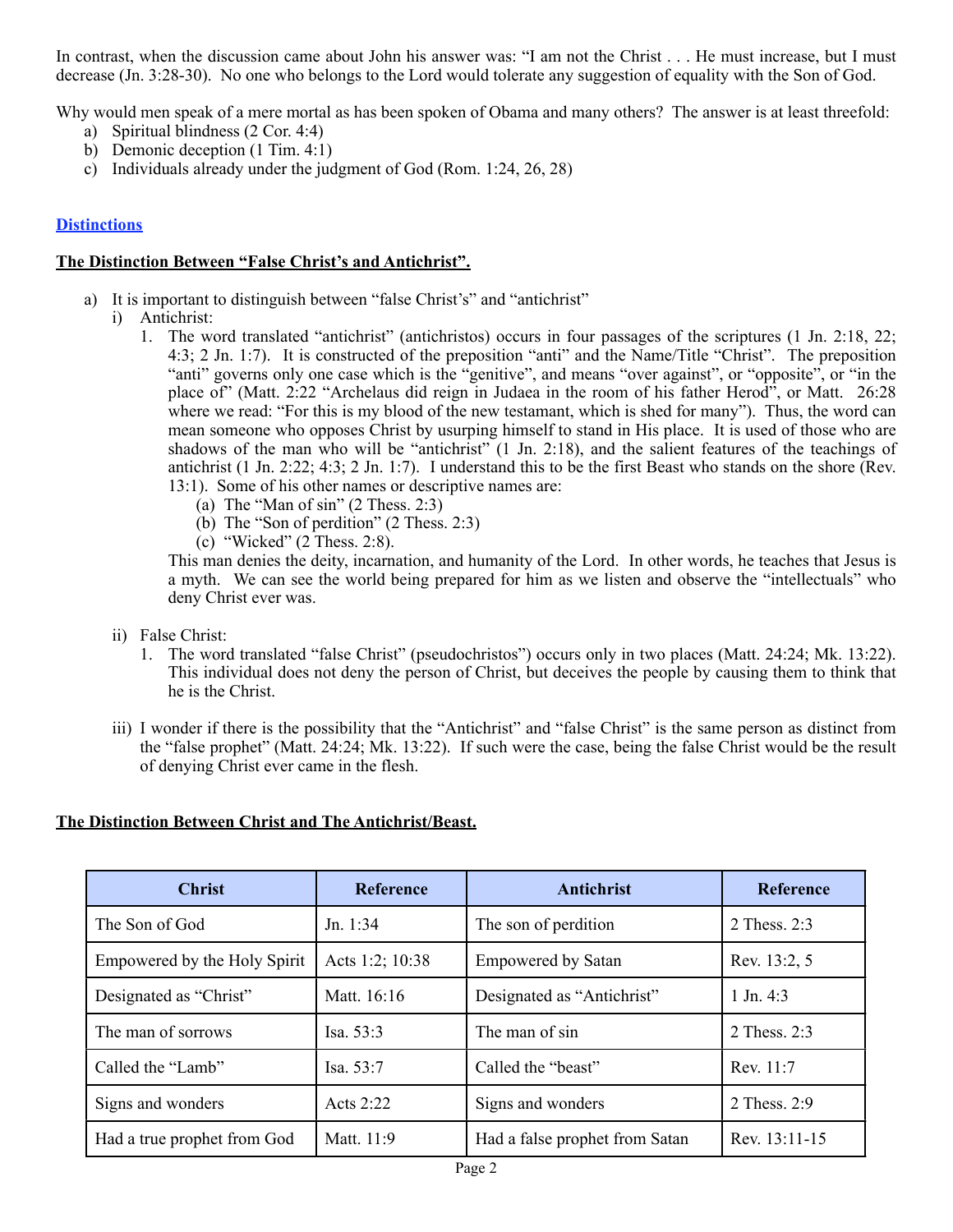| <b>Christ</b>              | <b>Reference</b>         | Antichrist                               | <b>Reference</b> |
|----------------------------|--------------------------|------------------------------------------|------------------|
| Died                       | Rom. $5:6$               | Had a death blow                         | Rev. 13:3        |
| Rose from the dead         | Mk. 16:9                 | Was healed                               | Rev. 13:3        |
| Called the "Holy One"      | Mk. 1:24                 | Called the "Wicked"                      | 2 Thess. 2:8     |
| Has a bride and wife       | Rev. 21:2, 9             | Associated with the great whore          | Rev. 17:16       |
| The Prince of Peace        | Isa. $9:6$               | The profane Prince                       | Ezek. 21:25      |
| The good Shepherd          | Jn. 10:11                | The idol shepherd                        | Zech. 11:17      |
| Ascends to Heaven, alive   | Mk. 16:19<br>Acts 1:9-11 | Descends into the lake of fire.<br>alive | Rev. 19:20       |
| Christ rides a white horse | Rev. 19:11               | The beast rides a white horse            | Rev. 6:2         |

# **How Will Christ Be Known?**

- 1) By the manifestation of intimidating glory:
	- a) There are several passages which tell of the coming of the Lord in glory:
		- i) He shall come as He went away. He went as the Mighty Victor over Satan and death, and when He comes as such, no insignificant militaries led by the beast will be able to stand against Him. (2 Thess. 2:8-9; Rev. 14:19-20; 17:14; 19:15, 19-21)
		- ii) He went away with angelic hosts attending and will come again with the armies of heaven, the mighty angels. (2 Thess. 1:7; Jude 1:14)
		- iii) He shall come in flaming fire, unreserved fury, "taking vengeance on them that know not God, and that obey not the gospel of our Lord Jesus Christ". (2 Thess. 1:8)
		- iv) He shall come to be: "glorified in His saints, and to be admired in all them that believe". (1 Thess. 1:10)
		- v) When He comes the great men of earth shall cower and hide themselves in "the dens and in the rocks of the mountains" (Rev. 6:15), praying to them to cover them (Rev. 6:16).
		- vi) His coming will be after the tribulation and will be preceded by frightening celestial and terrestrial happenings. (Rev. 6:12-14)
		- vii) His coming will be with an opening Heaven as He comes forth riding a white horse. (Rev. 19:11)
		- viii) He is clothed, crowned and named with that which is suitable to the occasion. (Rev. 19:12-13, 16)
		- ix) Such will be the brilliance of His coming that: "every eye shall see Him, and they also which pierced Him" (Rev. 1:7). It is not that He shall be suspended in space for twelve hours, for as the Lord said: "As the lightening cometh out of the East, and shineth even unto the West; so shall the coming of the Son of man be" (Matt. 24:27). However, because of that which Rev. 1:7 says, it indicates that such will be His brilliance that dead will be aware of its occurrence. When Christ was before the High Priest he said: "Hereafter shall ye see the Son of man sitting on the right hand of power, and coming in the clouds of Heaven" (Matt. 26:64). All the tribes of the earth shall see Him (Matt. 24:30).
- 2) By His voice:
	- a) After the Lord rose from the dead Mary knew Him by the sound of His voice (Jn. 20:16). When He comes again His voice will still be that of the many waters (Ezek. 43:2; Rev. 1:15). He will speak and the dead, irrespective of how long they have been dead, will rise (Jn. 5:28-29).
- 3) By His wounds:
	- a) Thomas knew it was the Lord by the wounds in His hands and side (Jn. 20:25-28). When the Lord comes to the earth His appearance to Israel will be such they shall realize: "He was wounded for our transgressions, He was bruised for our iniquities" (Isa. 53:5), and "the Lord hath laid on Him the iniquity of us all" (Isa. 53:6). They shall look at Him who was pierced and they shall realize who He is (Zech. 12:10).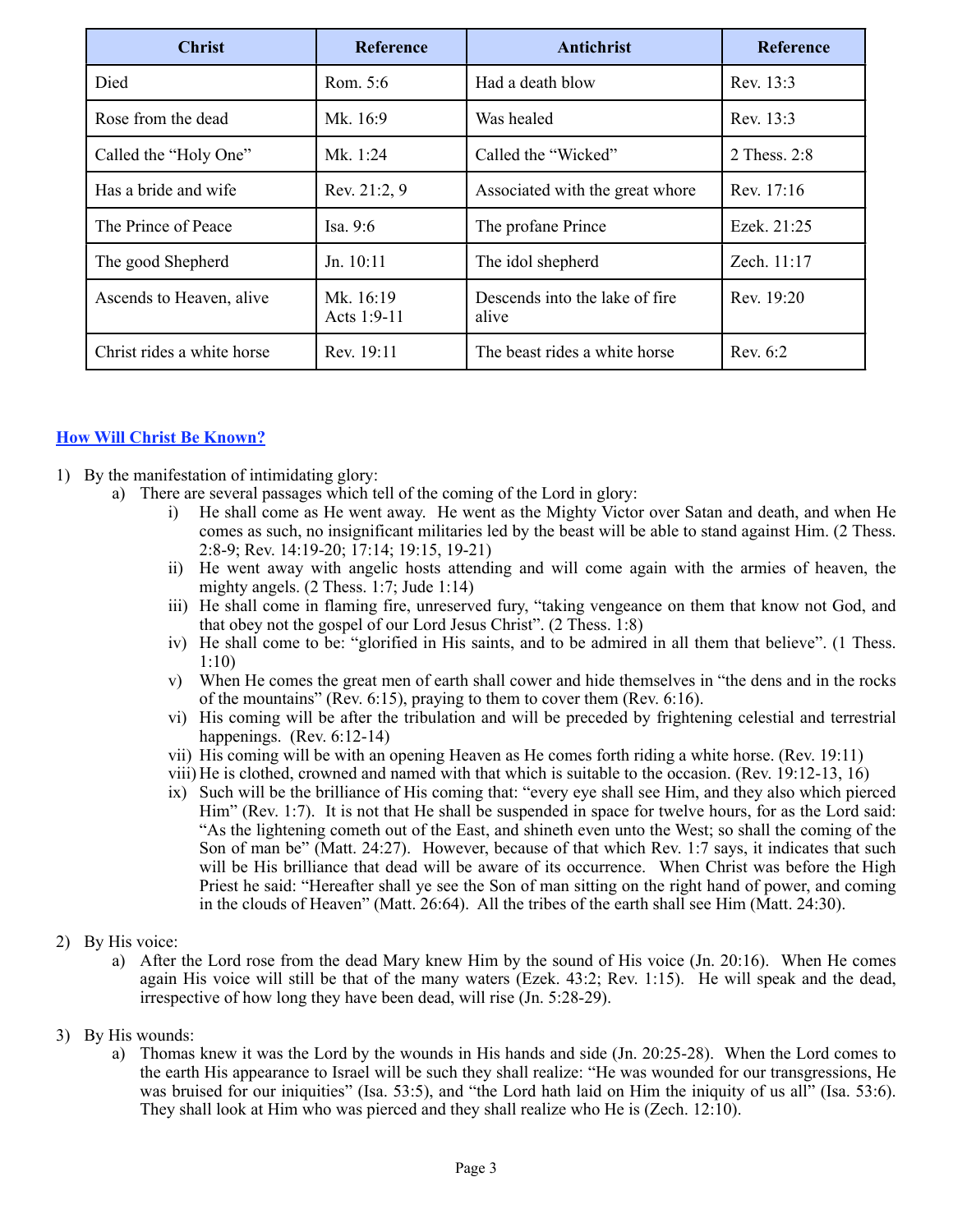### 4) By His credentials for Kingship:

- a) There is only one Jew who has not only the genealogy for Kingship but also moral qualifications. Matthew and Luke both record the genealogy of the man "Jesus". While this paper is not delving into the distinctions between the two accounts, several truths are evident. Jesus was the promised Son of David through the lineage of Solomon from David (Matt. 1:6-7), and Nathan from David (Lk. 3:31). There is no other Jew alive who can trace such a lineage, thus, He has the exclusive right to the throne of Israel. He also has the moral qualifications of which David spoke: "He that ruleth over men must be just, ruling in the fear of God" (2 Sam. 23:3). It is of Him Zechariah wrote: "Behold, thy King cometh unto thee: he is just, and having salvation" (Zech. 9:9). When Stephen was being interrogated, in His great answer he stated: "which of the prophets have not your fathers persecuted? and they have slain them which shewed before of the coming of the Just One" (Acts 7:52-53). Christ had the legal and moral qualifications.
- 5) By how He does things:
	- a) After walking with the two on the Emmaus Road, the Lord at their behest sat at meat with them. Then He took the bread and blessed and broke it, and there was something about how He did it that made them realize: "This is Jesus, He is alive" (Lk. 24:29-35). When He comes: "His feet shall stand in that day upon the mount of Olives . . . and the mount of Olives shall cleave in the midst" (Zech. 14:4). Out from Jerusalem living waters shall flow (Zech. 14:8). "The Lord shall be king over all the earth" (Zech. 14:9).
- 6) By His knowledge:
	- a) The disciples had been out all night fishing and had caught nothing. Then, unaware that the man standing on the shore was the Lord, He called to them: "Cast the net on the right side of the ship, and ye shall find. They did so, and such was the catch: "they were not able to draw it for the multitude of fishes" (Jn. 21:6). It was then, the disciple Jesus loved, realized who the man on the shore was, and said: "It is the Lord" (Jn. 21:7). When the Lord comes, will He have universal knowledge? To judge the nations and know the attitude of them will require perfection of knowledge (Matt. 25:32-45). In that day political correctness will be abolished, and moral righteousness shall reign for:
		- i) "He cometh to judge the earth: with righteousness shall He judge the world, and the people with equity" (Psa. 98:9)
		- ii) "He shall judge the people with His truth" (Psa. 96:13)
		- iii) "With righteousness shall He judge the poor, and reprove with equity for the meek of the earth: and He shall smite the earth with the rod of His mouth, and with the breath of His lips shall He slay the wicked" (Isa. 11:4).

Such judgment will require perfection of knowledge.

- 7) By His fulfillment of the ancient prophecies:
	- a) One has only to read such prophecies as:
		- i) "Our God shall come, and shall not keep silence: a fire shall devour before him, and it shall be very tempestuous round about Him. He shall call to the heavens from above, and to the earth, that he may judge His people." (Psa. 50:3-4)
		- ii) "For, behold, the Lord will come with fire, and with his chariots like a whirlwind, to render his anger with fury, and his rebuke with flames of fire." (Isa. 66:15)
		- iii) "And he shall judge among the nations, and shall rebuke many people: and they shall beat their swords into plowshares, and their spears into pruning hooks: nation shall not lift up sword against nation, neither shall they learn war any more." (Isa. 2:4)
		- iv) "Yet have I set my king upon my holy hill of Zion. I will declare the decree: the Lord said unto me, Thou art my Son; this day have I begotten thee. Ask of me, and I shall give thee the heathen for thine inheritance, and the uttermost parts of the earth for thy possession. Thou shalt break them with a rod of iron; Thou shalt dash them in pieces like a potter's vessel." (Psa. 2:6-9)

#### **Summary**

Let there be no mistaking the facts, the only man who has all the qualifications to be the Christ, who has the right to be recognized and called the Saviour, is our Lord Jesus Christ. All who proclaim to be the Christ, or who allow others to verbally or otherwise declare the man as such, are not only deceived but soon will realize that they were wrong. Jamie Foxx, Michelle Obama, and Barbara Tyler, unless they repent and are saved by the grace of God, will come, and bowing their knees before Him, will acknowledge that He is Lord. (Phil. 2:10)